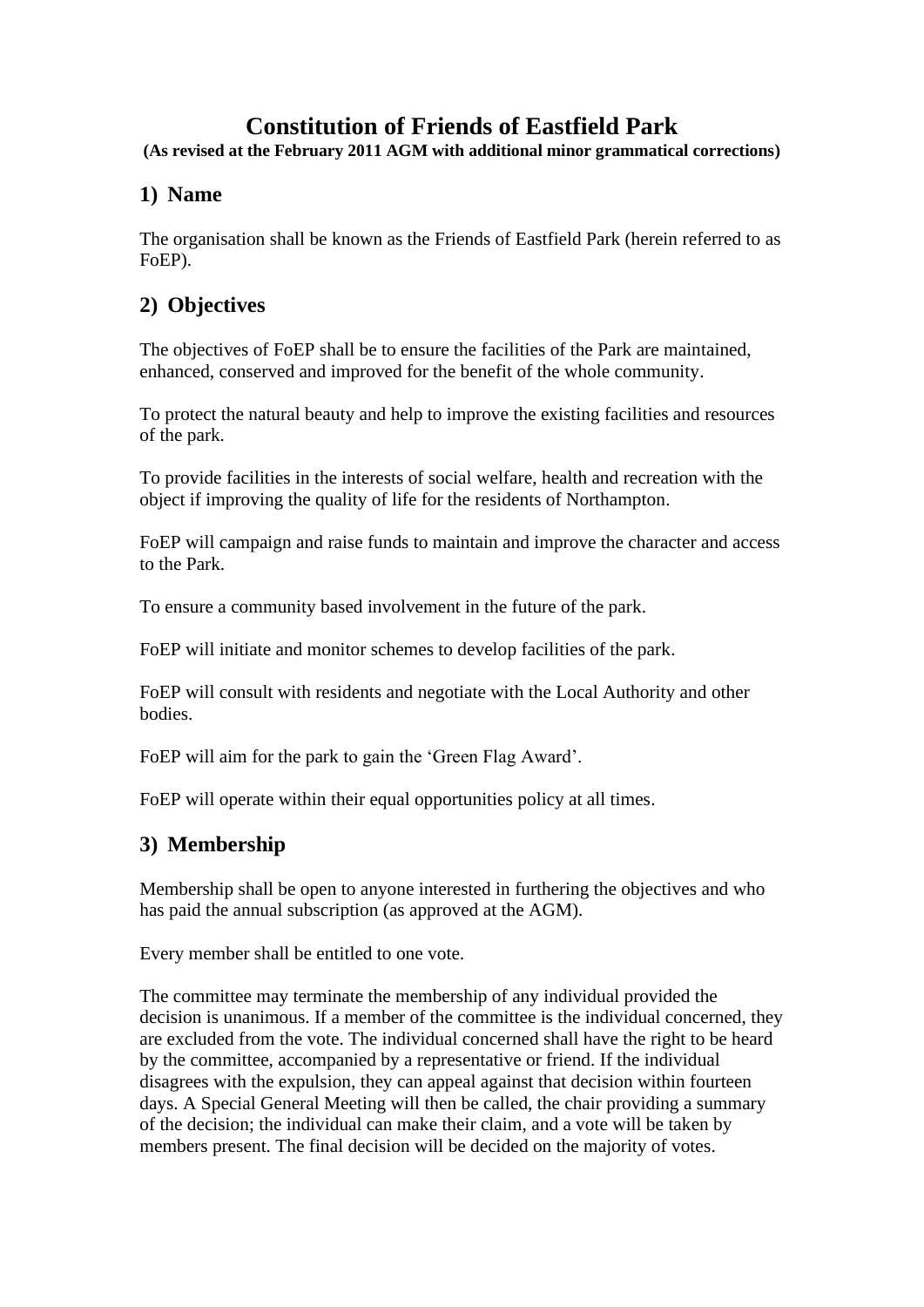#### **4) Committee**

There will be a FoEP committee, elected from the membership at the AGM. The maximum number will be twelve, including officers. In addition, the committee may co-opt members but this may not exceed one third of the total committee membership. Co-opted members shall not be entitled to vote. The quorum required to form and cast a vote shall be at least one third or a minimum of four committee members, whichever is the fewer. Voting will be decided on a simple majority vote, and in the event of equal votes the chair shall have the deciding vote.

Minutes shall be kept by the secretary and will be circulated to members by arrangement.

The committee will undertake the tasks of the organisation to meet their objectives. The committee may appoint sub committees where deemed appropriate in the pursuance of FoEP objectives.

# **5) Officers**

The officers of FoEP shall consist of Chair, Vice-Chair, Secretary and Treasurer. The officers shall be elected by the committee at the first ordinary meeting following from the AGM. Posts becoming vacant during the year shall be filled at the discretion of the committee.

# **6) General Meetings**

General meetings shall be open to all members and will be held at least annually. A quorum of at least one tenth of the membership, or ten people, whichever is the fewer, is required to form and vote on issues. Voting will be decided on a simple majority vote, and in the event of equal votes the chair shall have the deciding vote.

**The Annual General Meeting will take place in February of each year (or as soon as is practical thereafter) and will include reports of the group's activities during the preceding calendar year.** The purpose of the meeting will be to receive the annual report and approve accounts, vote on amendments to the constitution, elect committee and discuss any other matters relevant to the objects of the FoEP. Agreement of the annual subscription shall be made at the AGM.

#### **7) Notice of general meeting**

Members shall be given two weeks notice of the date of the AGM. Any amendments to the constitution, voting nominations or other papers requiring a vote shall be submitted to the secretary not less than one week before the date of the meeting.

# **8) Special General Meetings**

A special general meeting may be called at the discretion of the chair or secretary, or by two thirds majority of members, giving two weeks notice.